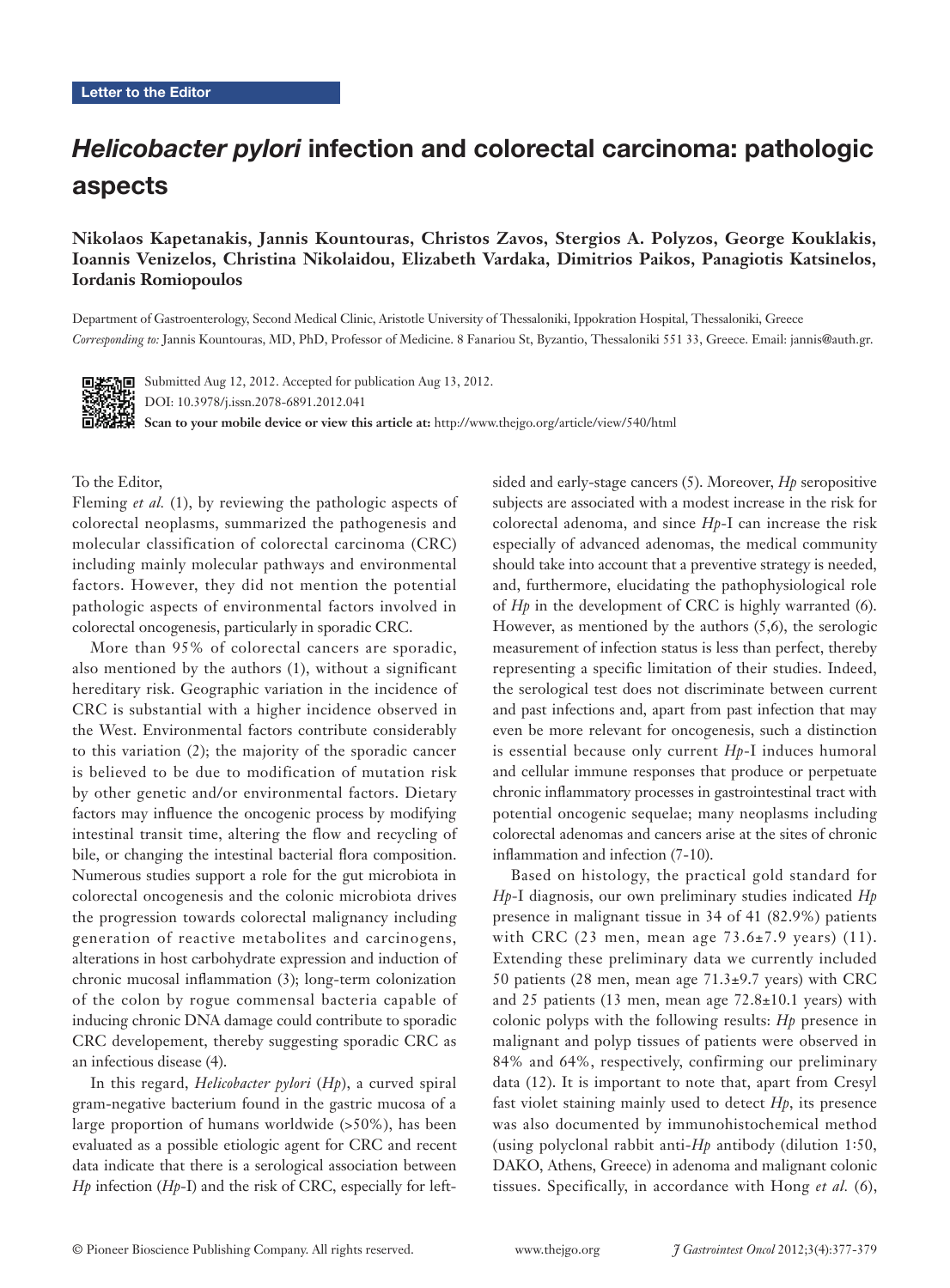*Hp* progressive increased presence was observed in our patients with adenomas associated with mild (50%) and moderate/high-grade (80%) dysplasia; the latter lesions are frequently described as advanced adenomas. However, contrary to the authors' considerations (6), our series showed an increased *Hp* presence in left-sided (79%) than in the proximal colon (21%) adenomas; left-sided cancers were also observed in 70.7% of our patients, a finding also noticed by Zhang *et al.* (5), thereby suggesting that *Hp*-I might be associated with a rather relevant risk increase in the left CRC.

The multistep model of gastric cancer postulates that there is initially an inflammation, caused mainly by *Hp*-I, which can lead to the development of chronic active gastritis. In a subset of these patients, this inflammatory process leads to the development of atrophic gastritis, followed by intestinal metaplasia, dysplasia, and, ultimately, early and advanced gastric cancer (13). It is considered that all stages prior to the development of high-grade dysplasia are potentially reversible, although this is still controversial (13). Because, *Hp*  also induces inflammatory changes in colonic mucosa (14), it would be reasonable to further speculate, in view of our data, that chronic inflammatory process induced by *Hp*-I in colonic mucosa may lead to adenoma - mild-moderate/high grade dysplasia - CRC development sequence. These findings may emphasize the need for *Hp* eradication to prevent the development of both colon and gastric cancer (13).

In addition, we found that presence of *Hp* in malignant colonic tissue was associated with Ki-67 oncogene increased expression in all tumor specimens and low expression in all adjacent tissue specimens (15). Moreover, p53 increased and low expression was observed in 72.5% and 100% of tumor and adjacent tissues specimens, respectively. Likewise, antiapoptotic Bcl-2 protein was observed in 60% and 9% of tissue specimens, respectively, whereas proapoptotic Bax protein was observed in 9% and 100% of tissue specimens, respectively (15). Therefore, *Hp* colonizing colonic neoplasm tissue seems to be associated with an increased cell proliferation and impaired apoptotic process in malignant tissue compared with normal adjacent colonic mucosa, thereby possibly contributing to colon normal mucosa-adenoma-cancer sequence (15). In this regard, *Hp*-induced gastrin as an oncogenic growth factor, shows antiapoptotic activity through the Bcl-2 upregulation and contributes to gastric and colon carcinogenesis through stimulation of mutagenic and tumorigenic cyclooxygenase-2 expression (16). Animal models suggested the mitogenic action of gastrin to be limited to the left colon, elevated gastrin levels are more pronounced in their associations with rectal than with colon cancer, and the relation between hypergastrinemia and colorectal adenomas confers an increased risk only for distal colon adenomas. These findings are consistent with and may explain our findings and Zhang *et al.* (5) findings of selective risk increase with respect to left-sided CRC and adenomas.

Experimental data indicate that *Hp-*I leads to development of chronic inflammation, hyperplasia, metaplasia, dysplasia and recruitment and accumulation of bone marrow-derived cells (BMDCs) which may contribute to tumor formation in animal models with *Hp*-induced chronic gastric inflammatory process (9,13). Because *Hp* similarly induces the mentioned inflammatory changes in colonic mucosa (14), it would be reasonable to further speculate that chronic *Hp-*I in humans also induces repopulation of the colon with BMDCs that might facilitate colon adenoma and cancer development and progression (9,13). In this regard, our own preliminary studies indicated increased expression of CD44 [a marker of human hematopoietic stem and progenitor cells and cancer stem cells (CSCs)] in malignant colonic tissue in 75.6% patients with CRC (11). Extending these preliminary data, increased expression of CD44 was observed in 78% and 16% of patients with cancers and polyps, respectively (12). We also obtained comparable data with gastric cancer (9,13). Therefore, these findings suggest the possible BMDCs and/or CSCs involvement in *Hp*-associated gastric cancer development and colon adenoma and cancer growth and/or progression (9,13).

However, larger-scale future studies are warranted to show that the BMDCs move into areas of the upper and lower gastrointestinal tract and/or CSCs might be induced in the context of *Hp* chronic injury or inflammation with potential long-term colon adenoma malignant consequences in *Hp-*positive subjects. Finally, it is important to know if the authors (1) considered relative pathologic aspects in their studies.

### Acknowledgements

*Disclosure:* The authors declare no conflict of interest.

#### **References**

- 1. Fleming M, Ravula S, Tatishchev SF, et al. Colorectal carcinoma: pathologic aspects. J Gastrointest Oncol 2012;3:153-73.
- 2. Watson AJ, Collins PD. Colon cancer: a civilization disorder. Dig Dis 2011;29:222-8.
- 3. Hope ME, Hold GL, Kain R, et al. Sporadic colorectal cancer--role of the commensal microbiota. FEMS Microbiol Lett 2005;244:1-7.
- 4. Sinicrope FA. Sporadic colorectal cancer: an infectious